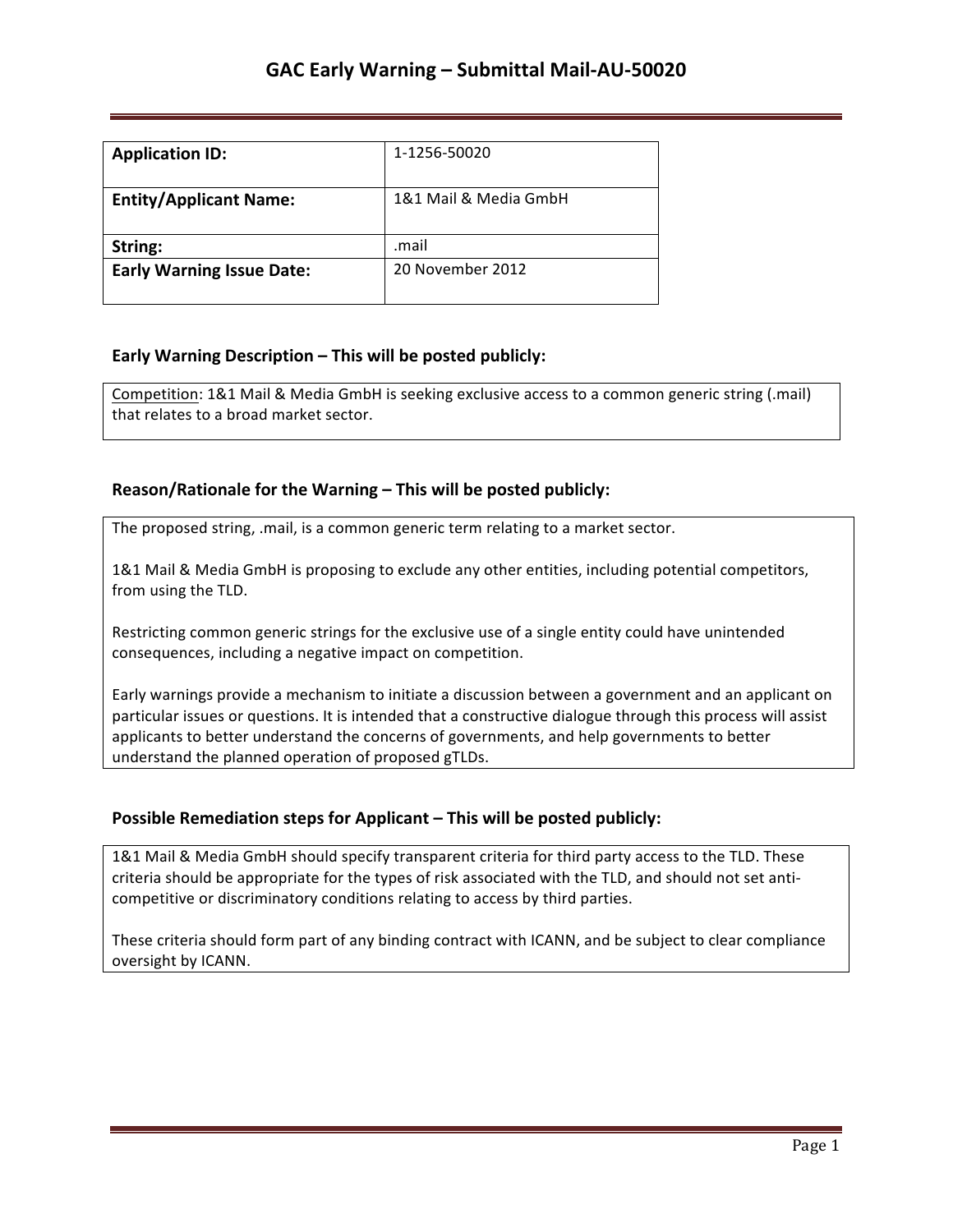### **Further Notes from GAC Member(s) (Optional) – This will be posted publicly:**

This Early Warning is from the Department of Broadband, Communications and the Digital Economy (DBCDE), on behalf of the Australian Government. In the first instance, communications and responses to this early warning should be emailed to gacearlywarning@gac.icann.org, with the text "Australian EW" and the application ID in the subject field.

# **INFORMATION FOR APPLICANTS**

# **About GAC Early Warning**

The GAC Early Warning is a notice only. It is not a formal objection, nor does it directly lead to a process that can result in rejection of the application. However, a GAC Early Warning should be taken seriously as it raises the likelihood that the application could be the subject of GAC Advice on New gTLDs or of a formal objection at a later stage in the process. Refer to section 1.1.2.4 of the Applicant Guidebook (http://newgtlds.icann.org/en/applicants/agb) for more information on GAC Early Warning.

## **Instructions if you receive the Early Warning**

**ICANN** strongly encourages you work with relevant parties as soon as possible to address the concerns voiced in the GAC Early Warning.

### **Asking questions about your GAC Early Warning**

If you have questions or need clarification about your GAC Early Warning, please contact gacearlywarning@gac.icann.org. As highlighted above, ICANN strongly encourages you to contact gacearlywarning@gac.icann.org as soon as practicable regarding the issues identified in the Early Warning. 

### **Continuing with your application**

If you choose to continue with the application, then the "Applicant's Response" section below should be completed. In this section, you should notify the GAC of intended actions, including the expected completion date. This completed form should then be sent to gacearlywarning@gac.icann.org. If your remediation steps involve submitting requests for changes to your application, see the change request process at http://newgtlds.icann.org/en/applicants/customer-service/change-requests.

In the absence of a response, ICANN will continue to process the application as submitted.

### **Withdrawing your application**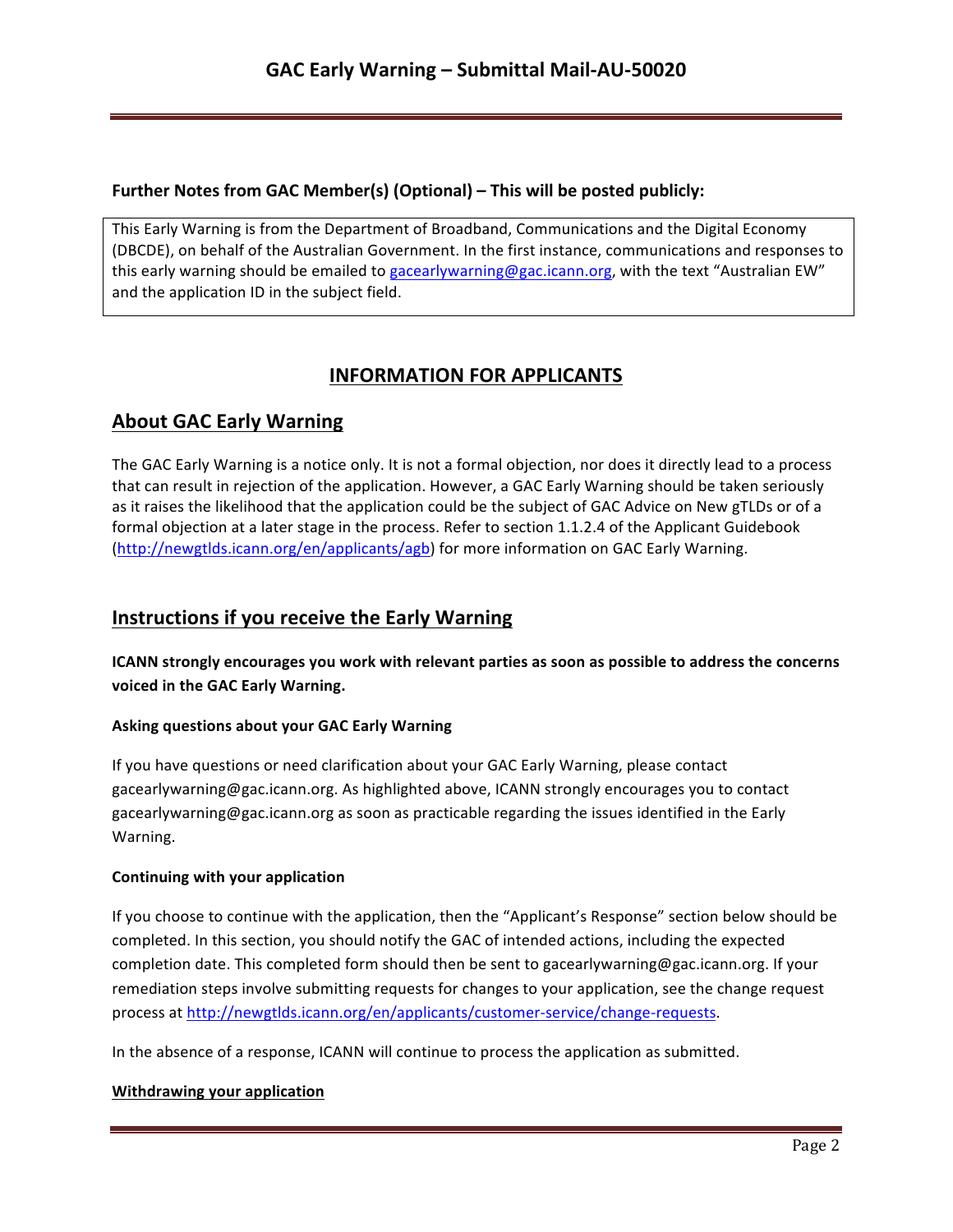# GAC Early Warning - Submittal Mail-AU-50020

If you choose to withdraw your application within the 21-day window to be eligible for a refund of 80% of the evaluation fee (USD 148,000), please follow the withdrawal process published at http://newgtlds.icann.org/en/applicants/customer-service/withdrawal-refund. Note that an application can still be withdrawn after the 21-day time period; however, the available refund amount is reduced. See section 1.5 of the Applicant Guidebook.

For questions please contact: **gacearlywarning@gac.icann.org** 

### **Applicant Response:**